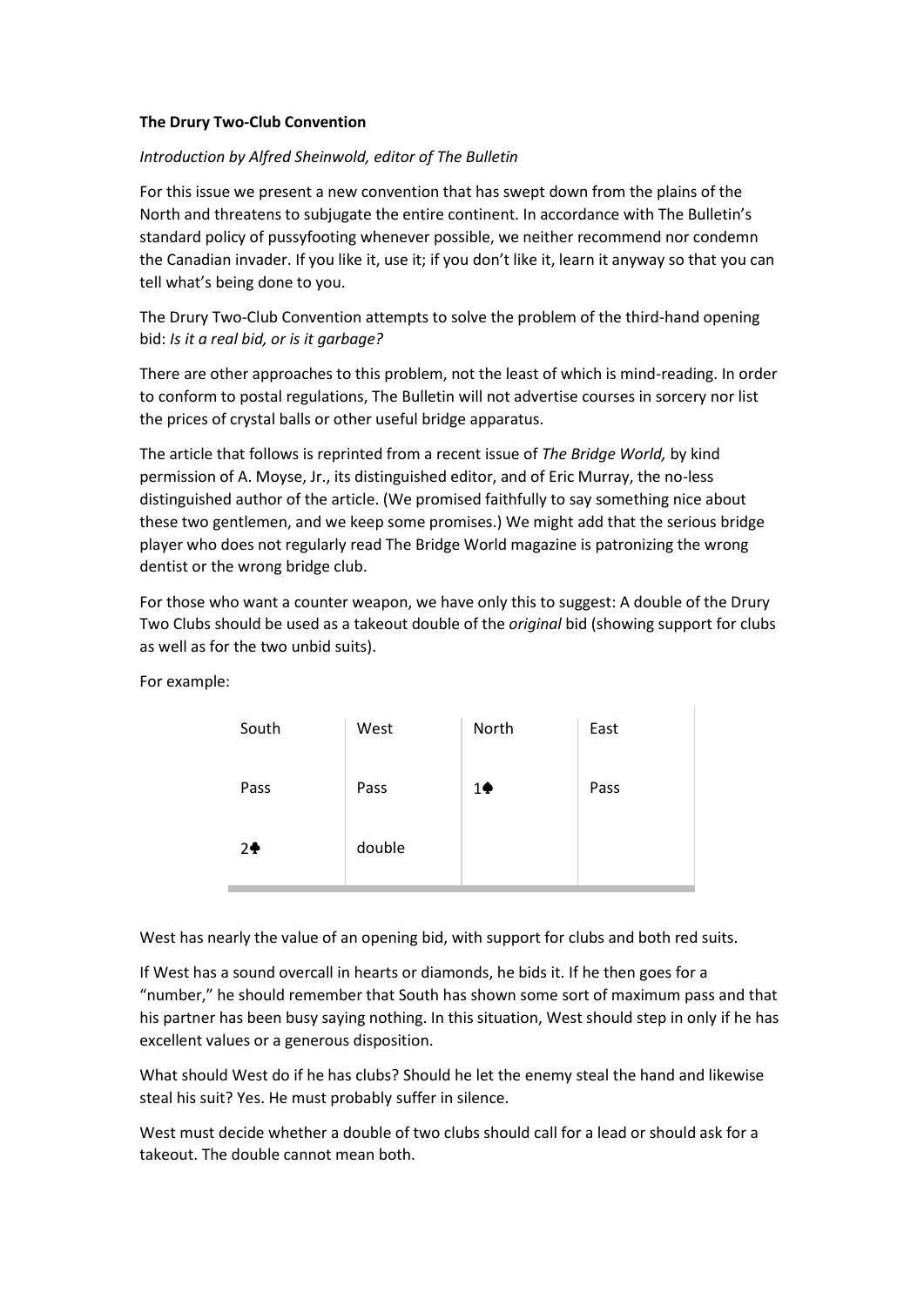Most experts think that the double should be used competitively, for takeout. If you have a very strong club suit, you may either bid it originally and avoid this whole mess, or you may wait to see if you can bid three clubs when the dust has clearned. There is no overpowering need to bid three clubs immediately, since you will get a chance later if North has a weak hand. You don't want to bid anything if it turns out that North has a strong hand.

### **The Convention**

*by Eric Murray, co-author of the convention with Doug Drury.*

"We play simple Stayman (excuse me, Sam) and the Drury Two Clubs, Ma'am."

"What, young man, is the Drury Two Clubs?"

"Two clubs is an artificial one-round force by a passed hand responding to partner's third or fourth-hand major suit opening bid. Opener negatives with two diamonds."

"You are out of your mind, young man. Why don't you learn to play bridge?"

\* \* \*

Partner opens third-hand with one spade, and you, South, gaze at something like this:

|  | $Q$ $XX$ | $\blacktriangledown$ K x x | $A$ A J $9x$ | $\bigoplus$ J 10 |
|--|----------|----------------------------|--------------|------------------|
|--|----------|----------------------------|--------------|------------------|

What do you bid? Three spades, I suppose. Now partner holds:



Of course, he passes, but you still get a disgusting minus. (Naturally, the ace of hearts is wrong.)

We bid two clubs, not three spades, with the passed hand. Partner, with a holding that he would open in any position, i.e., a normal opening bid, rebids normally. But with a light third or fourth-hand opening, he negatives with two diamonds. Thus, in our example, opener bids two diamonds and responder bids only two spades. All pass.

As a passed hand, we might jump to three spades with



*i.e.,* a distributional mess with fewer than 9 high-card points.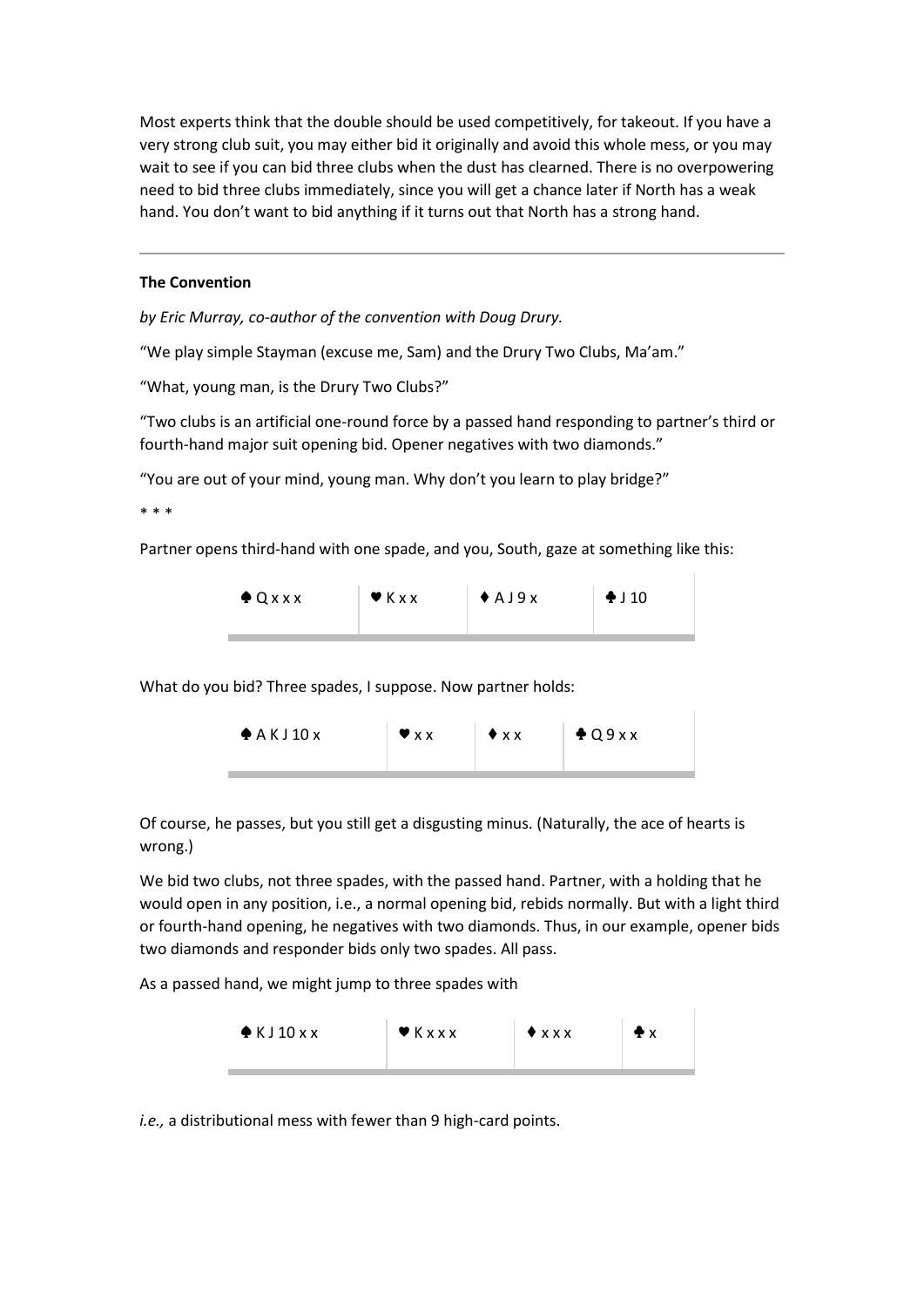This method was invented for the express purpose of mitigating the losses suffered by my partners because of my uncontrollable mania for opening balanced Yarboroughs in third or fourth position with one spade. The bidding used to go:

|                       | North          | East | South                   | West      |
|-----------------------|----------------|------|-------------------------|-----------|
|                       | Pass           | Pass | $1\spadesuit$           | Pass      |
|                       | 3 <sup>•</sup> | Pass | Pass                    | Double    |
|                       | Pass           | Pass | Pass                    | .Down six |
|                       |                |      |                         |           |
| Now the bidding goes: |                |      |                         |           |
|                       | North          | East | South                   | West      |
|                       | Pass           | Pass | $1$ $\blacklozenge$ xxx | Pass      |
|                       | North          | East | South                   | West      |
|                       | Pass           | Pass | $1\spadesuit$           | Pass      |
|                       | 2 <sup>4</sup> | Pass | $2+$                    | Pass      |
|                       | 2 <sub>•</sub> | Pass | Pass                    | Double*   |
|                       | Pass           | Pass | Pass                    |           |
|                       |                |      |                         |           |
|                       |                |      |                         |           |

\* Not as loud a double.

And the result is: down only five. A nice savings over the years.

Then again, up hereabouts, we play the dummy one trick worse than everywhere and so it's nice to be one level lower.\*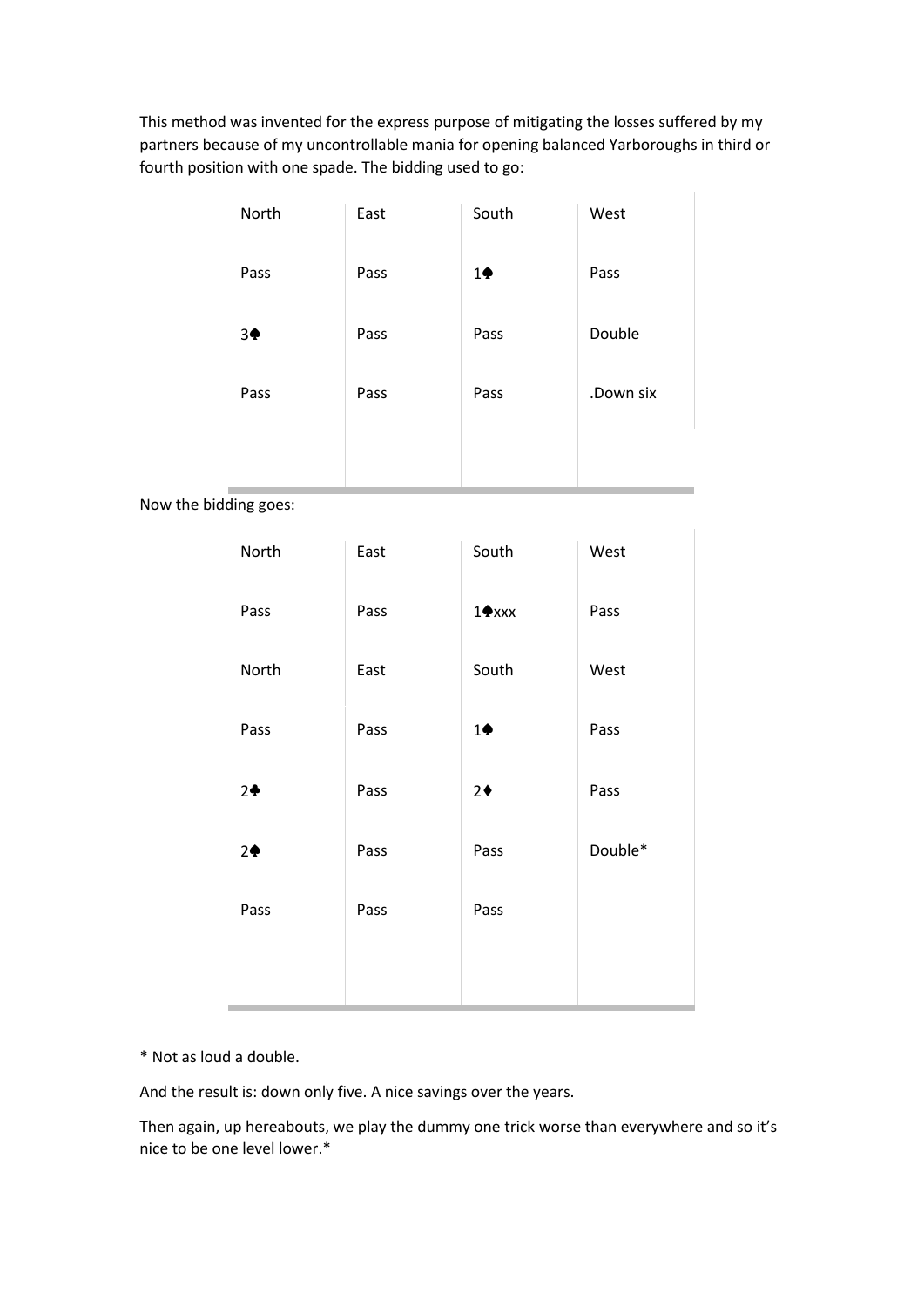Perhaps the prime reason for the Drury Two Clubs – named for Douglas Drury, one of the best bidders in the game, and a long-suffering partner – is the avoidance of minor suit contracts at matchpoints. Viz:

| West             | East                      |
|------------------|---------------------------|
| •164             | A8532                     |
| K62              | $\blacktriangledown$ A 73 |
| $A$ A J 9 5 3    | $\blacklozenge$ Q 106     |
| $\triangle$ Q 10 | $+15$                     |

*The bidding*

| West           | North | East          | South |
|----------------|-------|---------------|-------|
| Pass           | Pass  | $1\spadesuit$ | Pass  |
| 2 <sup>4</sup> | Pass  | $2+$          | Pass  |
| 2 <sub>2</sub> | Pass  | Pass          | Pass  |

Without the convention, the responder, West, has quite a problem: Two diamonds might be passed; two spades is an underbid; three spades is a wild stab; and two notrump is fatal.

There are quite a few other vagaries of this ill-conceived convention.

*Example 1*:

| South          | West | North          | East |
|----------------|------|----------------|------|
| Pass           | Pass | $1\spadesuit$  | Pass |
| 2 <sup>4</sup> | Pass | 2 <sub>0</sub> | Pass |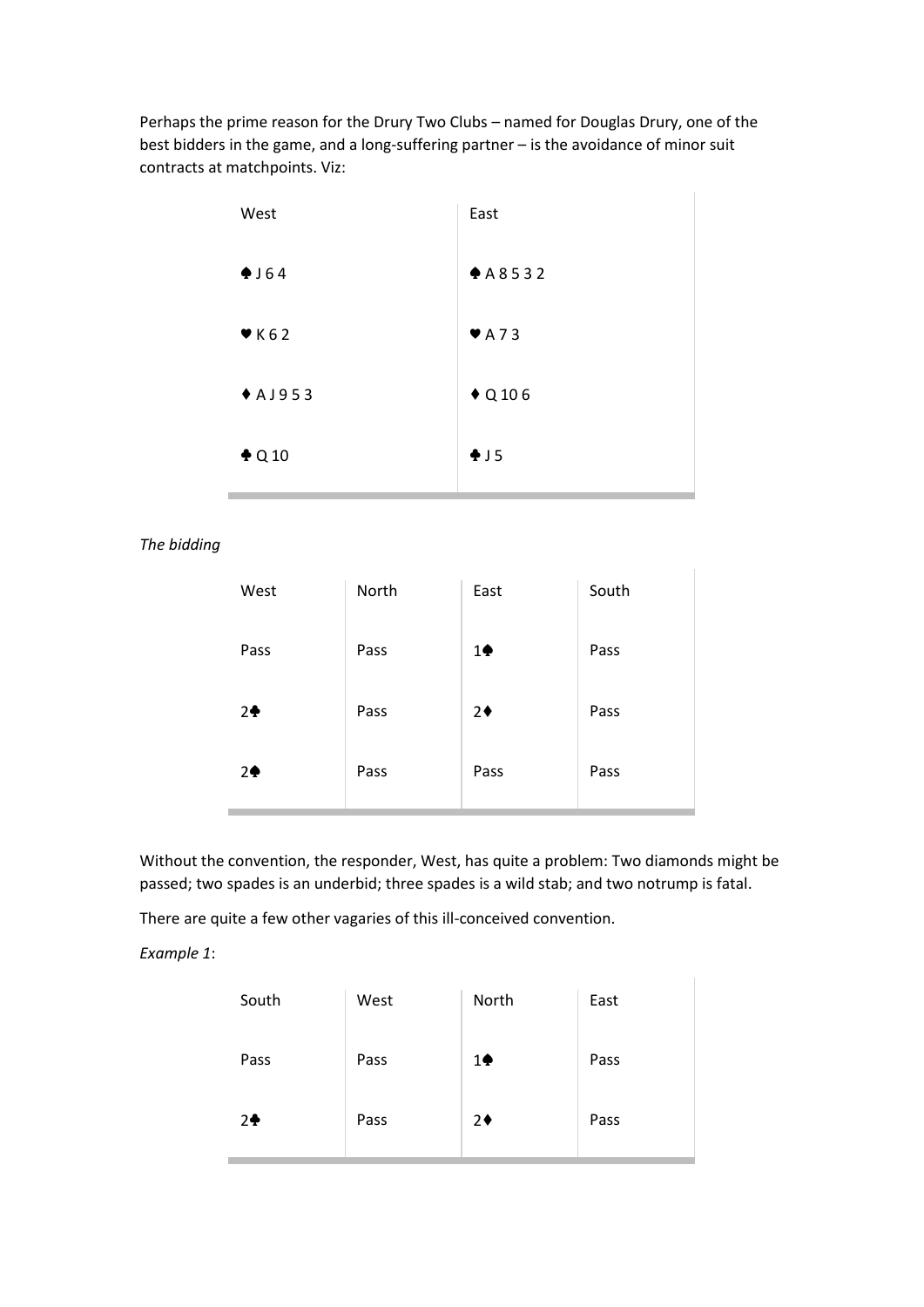|--|

The two heart bid shows four hearts and fewer than three spades. With five hearts, South would have bid two hearts directly; or with three spades he would bid two spades over two diamonds, ignoring a five-card heart suit and thus sometimes achieving the zenith in bridge: the Moysian 4-3 fit in preference to a much distained possible 5-4 heart fit.

*Example 2*:

| South          | West | North         | East |
|----------------|------|---------------|------|
| Pass           | Pass | $1\spadesuit$ | Pass |
| 2 <sup>4</sup> | Pass | $2+$          | Pass |
| 2NT            |      |               |      |

South does not hold four hearts, nor three spades, nor five clubs. Nor does he hold five diamonds, because with that length, he would have bid a normal two diamonds over one spade.

# *Example 3*:

| South          | West | North | East |
|----------------|------|-------|------|
| Pass           | Pass | 1     | Pass |
| 2 <sup>4</sup> | Pass | $2*$  | Pass |
| 3 <sup>4</sup> |      |       |      |

Egad, South has many clubs.

*Example 4*:

| South<br>North<br>East<br>West |  |
|--------------------------------|--|
|--------------------------------|--|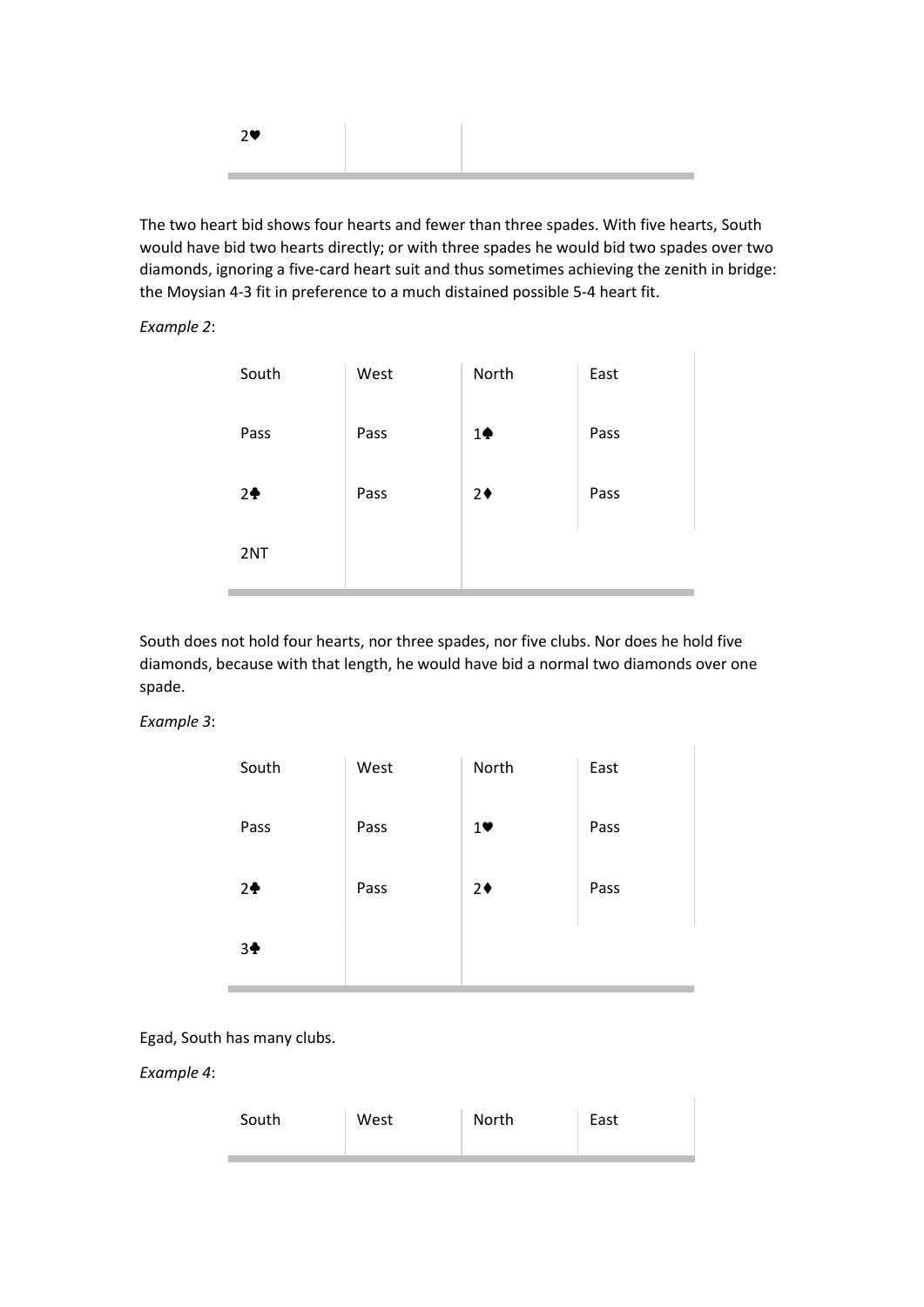| Pass           | Pass | $1$ V | Double |
|----------------|------|-------|--------|
|                |      |       |        |
| 2 <sup>4</sup> |      |       |        |
|                |      |       |        |

This two club bid is not Drury – with a good hand, South redoubles.

*Example 5*:

| South | West | North         | East |
|-------|------|---------------|------|
| Pass  | Pass | $1\spadesuit$ | Pass |
| 2NT   |      |               |      |

The two notrump, naturally, shows a balanced hand, without four spades and probably without four hearts.

| South          | West | North | East |
|----------------|------|-------|------|
|                |      |       | Pass |
| Pass           | Pass | 1     | Pass |
| 2 <sup>4</sup> | Pass | $2+$  | Pass |
| 2 <sub>2</sub> | Pass | $3*$  |      |

North shows a genuine opening bid with spades and diamonds – not a light fourth-hand opening.

# **Summary**

The convention may not be too effective against the American Experts, but it plays havoc with the Indians and Eskimos up here.

\* We can't stand for this, though we enjoy the spoofing. Mr. Murray is one of that select group of Canadian experts who are held in the highest esteem by every American expert who encounters them. The names of Sheardown, M.M.Miller, Boland, Gowdy, Drury, Elliott